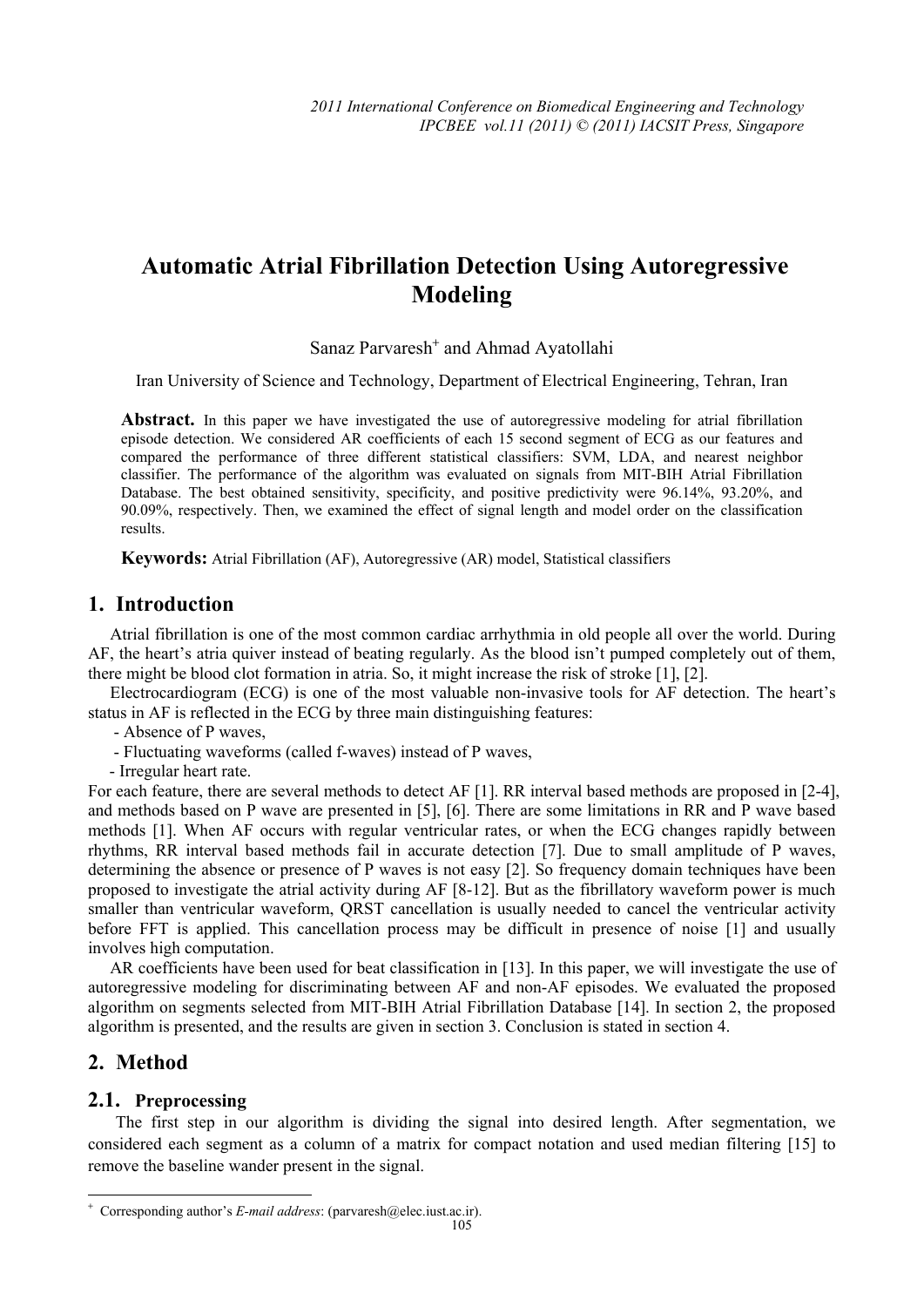### **2.2. Feature Extraction**

In AR modeling, each segment is considered to be the output of a linear system whose input is assumed to be white noise of zero mean and unknown variance as:

$$
\sum_{k=0}^{M} a_k u(n-k) = v(n)
$$

where M is the model order,  $u(n)$  is the ECG segment,  $v(n)$  is the white noise, and  $a_k$ 's are the AR coefficients [13].

We computed AR model parameters using Burg method and the model order was selected experimentally.

### **2.3. Classification**

Then we used the obtained AR coefficients as the input for our classifier. We examined the performance of three different classifiers: SVM, LDA and k-NN.

#### **2.3.1. Support Vector Machines (SVM)**

SVM finds the plane with maximum margins by focusing on the training cases placed at the edges of the class descriptors. Given a training set  $\{(x_i, d_i)\}\)$ , the SVM algorithm is summarized as :

> min:  $\frac{1}{2}$  W<sup>T</sup>W (quadratic problem) subject to:  $\hat{d}_i (W^T x_i + b) \ge 1$

By using Lagrange multipliers  $\alpha_i \geq 0$ , the original problem is transformed into the dual problem. From the Kuhan-Tuker theory we have

$$
\alpha_i \left[ d_i \left( W^T x_i + b \right) - 1 \right] = 0
$$

which means only the points with functional margin unity, which are called the support vectors, contributes to the output function [16] . In our experiment, we just used linear SVM for classification.

#### **2.3.2.Linear Discriminate Analysis (LDA)**

A linear discriminate function can be written as

$$
g(x) = wTx + w0,
$$

where w is the weight vector and  $w_0$  is the bias or threshold weight. A two-category classifier for AF episode detection is implemented using the following decision rule:

If  $g(x) > 0$ , then x belongs to AF category and if  $g(x) < 0$ , x belongs to non-AF category. If  $g(x) = 0$ , x can be assigned to either classes or can be left undefined. The equation  $g(x) = 0$ , defines the decision surface that separates points assigned to category one from points assigned to category two [17].

#### **2.3.3.K-nearest neighbor (K-NN)**

In the K-nearest neighbors rule, a new vector x (belonging to an unknown class) is classified on the basis of the nearest mean vector. The distance between vector x and the centroid of the jth cluster  $z^j$  is computed as the Euclidean distance:

$$
d_j = \sqrt{\sum_{i=1}^n (x_i - z_i^j)^2}
$$

where j is the cluster index, i the parameter index, and n is the number of the parameters used. Vector x is classified to class j at which  $d_i$  is minimum [18]. We selected the value of k as 1.

### **3. Results**

In order to evaluate the performance of our algorithm, we used the MIT-BIH Atrial Fibrillation Database [12], which consists of 23 ten hours signals. We determined the start and end points of AF episodes according to the cardiologist's annotations and then divided each signal to AF and non-AF signals with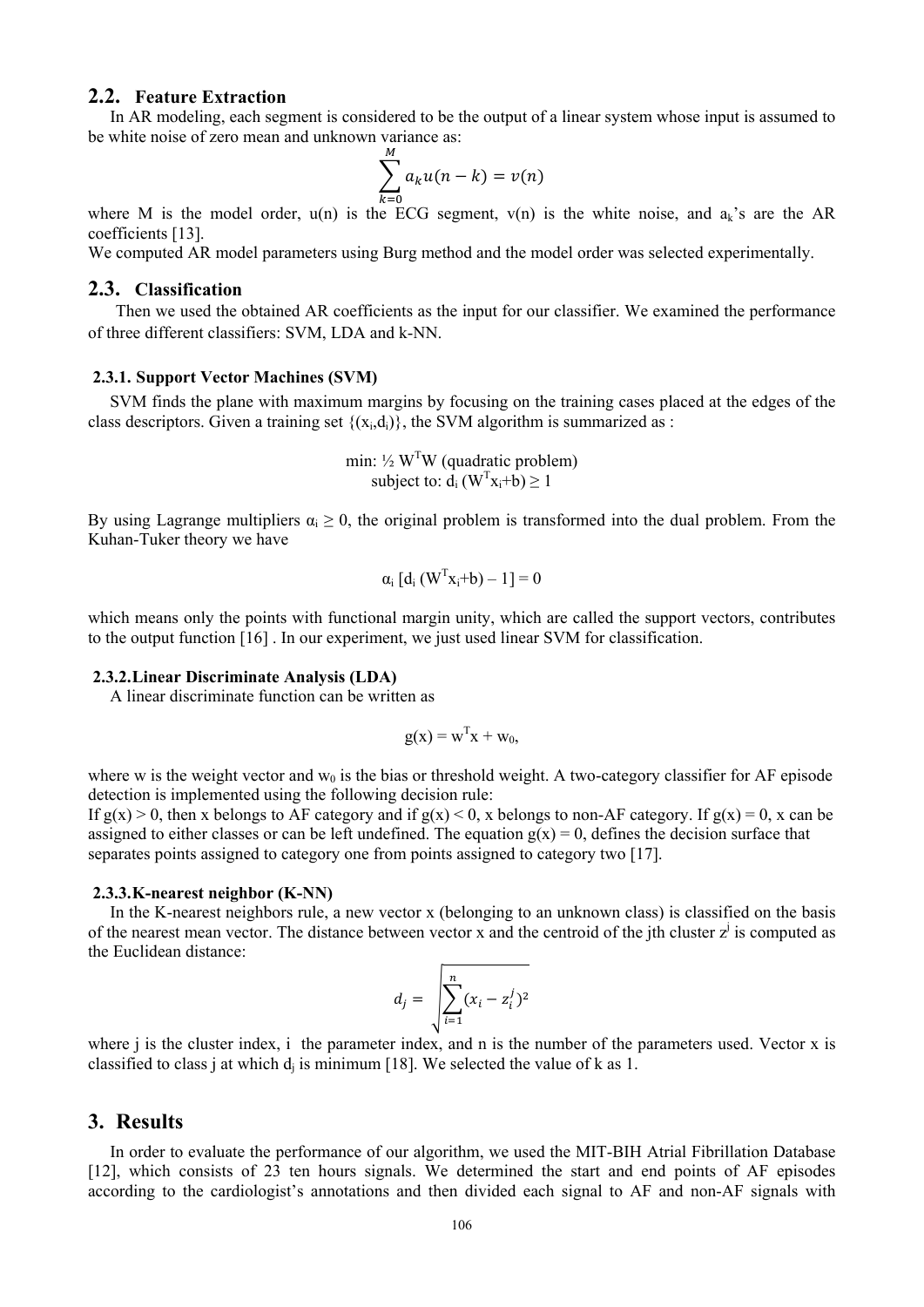regard to these points. As it was suggested in [1], we divided each signal into 15-second segments. We randomly selected 1250 AF segments and 1250 normal segments from our created segment database. After calculating the features, we removed the outliers from our database prior to classification process.

Three measures were used to compare the proposed method with other methods. They are:

Sensitivity = 
$$
\frac{TP}{TP + FN}
$$
  
Specificity = 
$$
\frac{TN}{TN + FP}
$$
  
Positive Predictivity = 
$$
\frac{TP}{TP + FP}
$$

If an AF beat is classified as AF, it is said that the beat is classified as TP, and if it is classified as normal, it is called FN. If a normal beat is classified as normal, the beat is classified as TN, and if it is classified as AF, it is called FP.

The results of our method are shown in Table 1. As it can be seen from Table 1, linear classifier achieves the best results among the three classifiers.

| Tuble 1. Chassilleation results of our differential |                    |                    |                           |  |  |  |  |  |  |  |
|-----------------------------------------------------|--------------------|--------------------|---------------------------|--|--|--|--|--|--|--|
| Classifier                                          | Sensitivity $(\%)$ | Specificity $(\%)$ | Positive Predictivity (%) |  |  |  |  |  |  |  |
| Linear                                              | 96.14              | 93.20              | 90.09                     |  |  |  |  |  |  |  |
| Linear SVM                                          | 95.71              | 92.92              | 89.69                     |  |  |  |  |  |  |  |
| NΝ                                                  | 93.57              | 92.19              | 88.51                     |  |  |  |  |  |  |  |

Table  $1$ : Classification results of our algorithm

Next, we would investigate the effect of segment length on classification results. For this purpose, we divided the signals into 5, 30 and 60 second segments. The total number of segments used for examination before outlier removal for 5, 30 and 60 second segments were 3800, 640 and 320, respectively. The classification results with linear classifier for different model orders and different lengths are shown in Tables 2-5.

Table 2: Classification results for 5-second segments

| $-$ wore $-$ . Cresponsive weight is solving for $v$ besoning between $v$ |       |       |       |       |       |       |       |       |       |       |  |
|---------------------------------------------------------------------------|-------|-------|-------|-------|-------|-------|-------|-------|-------|-------|--|
| Model order                                                               |       |       |       |       |       |       |       |       |       |       |  |
| Sensitivity( $\%$ )                                                       | 78.38 | 83.72 | 88.13 | 90.49 | 89.47 | 89.88 | 89.17 | 90.72 | 88.72 | 91.76 |  |
| Specificity( $\%$ )                                                       | 87.88 | 86.71 | 87.59 | 88.09 | 87.16 | 87 76 | 88.60 | 87 34 | 90.08 | 87.73 |  |
| P.Predictivity(%)                                                         | 83.58 | 83.54 | 84.70 | 85.86 | 84.81 | 85.46 | 86.08 | 84.74 | 87.48 | 85.34 |  |

Table 3: Classification results for 15-second segments

| Model order         |       |       |       |       |       |       |       |       |       |       |
|---------------------|-------|-------|-------|-------|-------|-------|-------|-------|-------|-------|
| Sensitivity( $\%$ ) | 85.28 | 86.96 | 91.86 | 94.76 | 95.29 | 95.67 | 96 14 | 95.29 | 96.29 | 94.01 |
| Specificity(%)      | 88.34 | 91.51 | 91.51 | 91.39 | 90.07 | 91.78 | 93.20 | 91.77 | 89.47 | 93.13 |
| P.Predictivity(%)   | 82.34 | 86.84 | 87.17 | 87.62 | 85.94 | 88.28 | 90.09 | 87.91 | 85.15 | 89.46 |

| Table 4: Classification results for 30-second segments |       |       |       |       |       |       |       |       |       |       |  |
|--------------------------------------------------------|-------|-------|-------|-------|-------|-------|-------|-------|-------|-------|--|
| Model order                                            |       |       |       |       |       |       |       |       |       |       |  |
| Sensitivity( $\%$ )                                    | 84.21 | 88.33 | 92.06 | 96.21 | 96.18 | 94.38 | 94.08 | 94.64 | 93.37 | 92.90 |  |
| Specificity( $\%$ )                                    | 91.17 | 92.08 | 90.18 | 91.30 | 91.58 | 93.26 | 95.81 | 92.60 | 93.80 | 93.47 |  |
| P. Predictivity( $\%$ )                                | 89.15 | 90.86 | 88.92 | 90.66 | 91.09 | 92.46 | 95.21 | 91.64 | 92.81 | 92.63 |  |

Table 5: Classification results for 60-second segments

| Model order            |       |       |       |       |       |       |       |       |       |       |
|------------------------|-------|-------|-------|-------|-------|-------|-------|-------|-------|-------|
| Sensitivity( $\%$ )    | 91.16 | 90.66 | 93.06 | 93.75 | 95.38 | 95.98 | 94.80 | 94.77 | 95.38 | 95.35 |
| Specificity( $\%$ )    | 91.96 | 91.96 | 89.23 | 88.83 | 90.00 | 88.54 | 95.29 | 92.78 | 92.75 | 92.59 |
| P. Predictivity $\%$ ) | 90.16 | 91.16 | 88.46 | 88.24 | 89.67 | 88.36 | 94.80 | 92.09 | 92.18 | 92.13 |